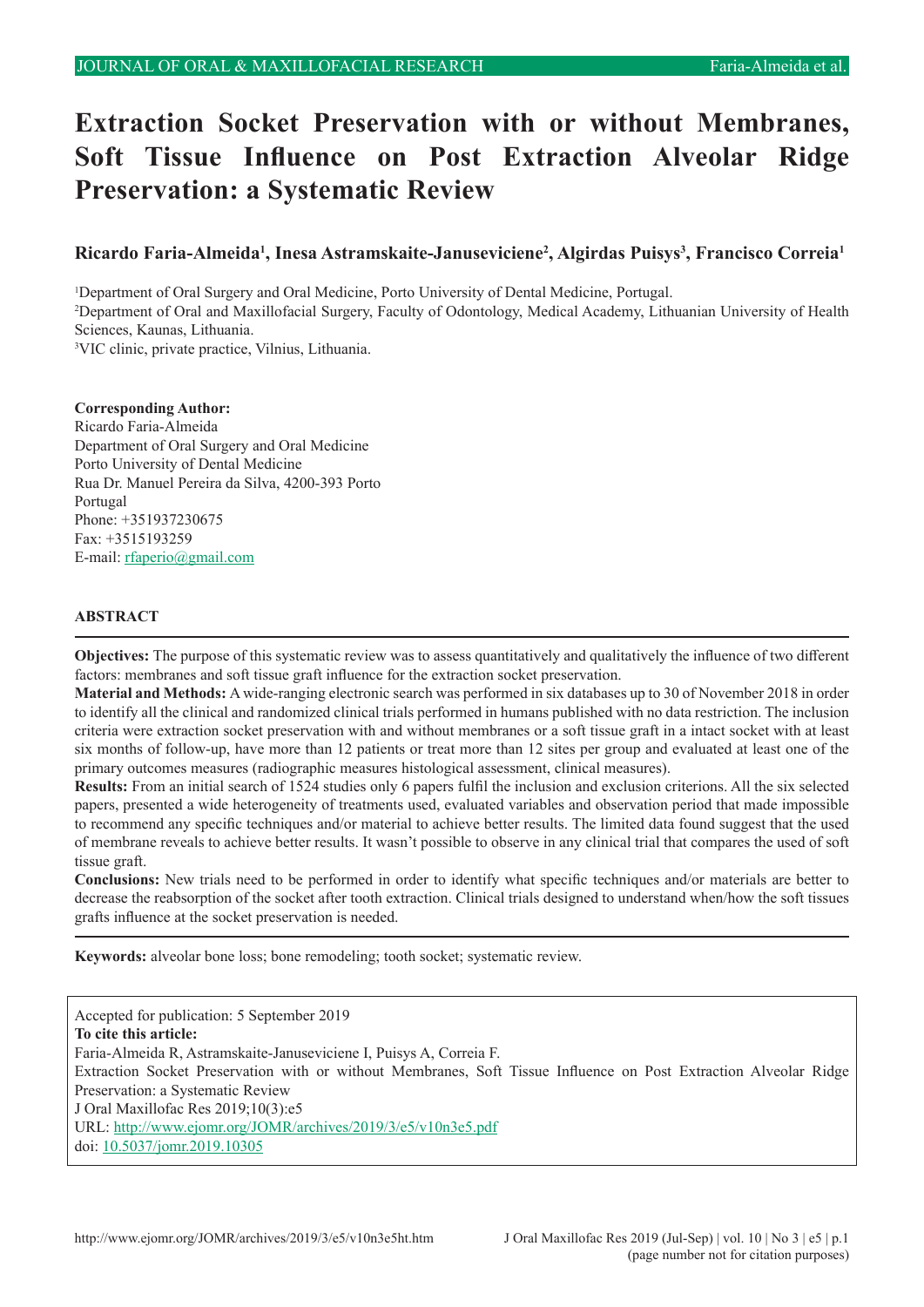#### **INTRODUCTION**

One of the goals of the periodontal treatment is to maintain the teeth in good conditions to provide health, function and aesthetics to the patients [[1](#page-9-0)]. However, sometimes as a result of caries, periodontal disease, endodontic lesions and others, tooth extraction is inevitable.

There are several options to give to the patients as an alternative to replace the extracted teeth, from removal to fixed dental prosthesis, from implant to adhesive fixed prosthesis, each of them with good results in terms of survival rates with long term follow-ups according to the literature, when well indicated  $[2,3]$  $[2,3]$  $[2,3]$  $[2,3]$ . It is clear that all of these options give to the patients an alternative to the teeth lost, but they don´t solve the biological and dimensional changes that occur after tooth extraction.

Tooth extraction begins a sequence of biological changes, with intense resorption of the alveolar bone, invagination of the mucosa, just in the first weeks after [[4-8\]](#page-9-0). The quantity and extent of bone process changes are dependent on several factors, which in all of the situations leads to alveolar ridge resorption, in the three-dimensional space  $[9,10]$  $[9,10]$  $[9,10]$ .

In the last years, the goal was not only to solve the existing problem but mainly to avoid the problem or at least to reduce the amount of hard and soft tissue reabsorption over the time. Several different techniques and approaches offer clinicians different possibilities to reach this goal.

From the alveolar ridge preservation  $[11,12]$  $[11,12]$  $[11,12]$ , to immediate implants [[13-15](#page-9-0)] and also to the socket shield technique to immediate implant placement [[16-](#page-10-0) [18](#page-10-0)] the clinician have now several different options with a different type of indications as well as different level of scientific background.

A wide variety of alveolar ridge preservation treatment modalities have been described in the last 20 years, including socket grafting with a biomaterial alone [[19\]](#page-10-0), overbuilding of the facial bone wall [[20](#page-10-0)], occluding the access to the socket by interposing a barrier element [[12](#page-9-0)], or a combination of some of them [[21](#page-10-0)], with or without using soft tissue grafts to allow primary intention healing.

There are already in the literature several systematics reviews [\[22-26](#page-10-0)] that were designed to give the clinicians the state of art of these techniques to allow them to make the best clinical decision. However, there is limited information based on randomized clinical trials or clinical trials to address the real advantages of alveolar ridge preservation techniques.

Unfortunately, is not clear yet, which technique and materials are the most suitable for socket preservation: autogenous  $[27]$  $[27]$ , allogenic  $[19,28]$  $[19,28]$  or alloplastic  $[29]$  $[29]$ . Furthermore, is still unclear the need of a bone graft, a membrane or only soft tissue graft, as well as the

influence of soft tissue impact to socket preservation. Therefore, preservation of alveolar ridge may lead to less reabsorption, but the quantity of regenerated bone, as well as the density, might be variable [[30\]](#page-10-0).

Hence, a systematic review of the current literature was conducted in order to analyse the outcome of socket preservation with and without membrane and determine the influence of soft tissues for ridge preservation.

## **MATERIAL AND METHODS**

This systematic review attempted to assess quantitatively and qualitatively the influence of two different factors i.e. membranes and soft tissue graft influence, for the extraction socket preservation.

#### **Protocol and registration**

The review was registered in an international prospective register for systematic reviews "PROSPERO".

This systematic review was performed according to the guidance of the Cochrane hand book [[31\]](#page-10-0) and the writing obeyed to the PRISMA Statement (Preferred Reporting Items for Systematic Review and Meta-Analysis) [[32\]](#page-10-0).

## **Focus question**

The research questions of this systematic review were "Are there radiological, histological, histomorphometric or clinical differences in humans extraction socket preservation when we are performed with and without membranes with a follow-up of at least 6 months?" and "Are there radiological, histological, histomorphometric or clinical differences in humans extraction socket preservation when a soft tissue graft is performed with a follow-up of at least 6 months?"

The focus questions development according to the PICOST criterions for this systematic review is described in Table 1 and 2.

#### **Information sources**

A wide-ranging electronic search for all related articles up to 30 of November 2018 was performed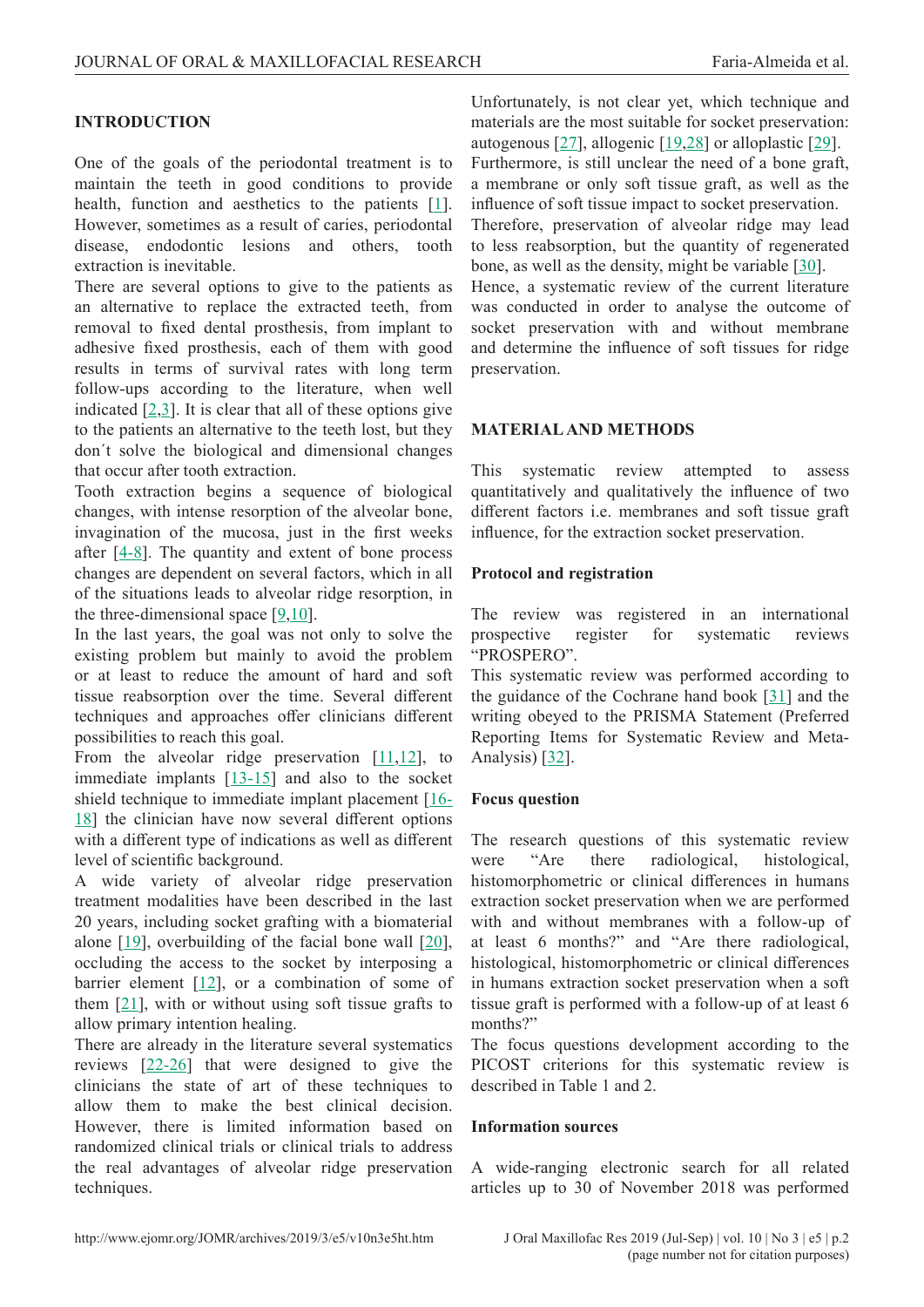**Table 1.** Focus question 1 development according to the PICOST

| Component                                 | <b>Description</b>                                                                                                                                                                                                             |  |  |  |  |
|-------------------------------------------|--------------------------------------------------------------------------------------------------------------------------------------------------------------------------------------------------------------------------------|--|--|--|--|
| <b>Population (P)</b>                     | Humans                                                                                                                                                                                                                         |  |  |  |  |
| <b>Intervention (I)</b> Extraction socket |                                                                                                                                                                                                                                |  |  |  |  |
|                                           | <b>Comparison (C)</b> With or without membranes                                                                                                                                                                                |  |  |  |  |
| Outcome (O)                               | Radiological, histological, histomorphometric or<br>clinical                                                                                                                                                                   |  |  |  |  |
|                                           | Study design (S) Clinical trial; randomized controlled trial                                                                                                                                                                   |  |  |  |  |
| Time(T)                                   | 6 months                                                                                                                                                                                                                       |  |  |  |  |
| <b>Focus</b> question                     | "Are there radiological, histological,<br>histomorphometric or clinical differences in<br>humans extraction socket preservation when we<br>are performed with and without membranes with<br>a follow-up of at least 6 months?" |  |  |  |  |

using the following electronic databases: LILACS; PubMed; SciELO; ScienceDirect; Scopus; Web of ScienceTM.

## **Search**

Electronic searches for clinical trials and randomized clinical trials published with no data restriction and written in English, Portuguese, Spanish, Italian, German, Lithuanian or French that presented at least one of the keyword combinations: "socket preservation", "ridge preservation" was performed. In PubMed a MeSH terms explore was performed too "(("Tooth Socket"[MeSH]) AND "Preservation, Biological"[Mesh]) OR "Alveolar Ridge Augmentation"[MeSH]))".

An additional manual search among periodical journals and the grey literature of relevant papers was also performed.

## **Selection of studies**

The paper selection based on titles, abstracts and full text was performed by CF and FAR.

In all of this steps attention was payed for the inclusion/exclusion characteristics in order to locate all the paper included in this systematic review.

Disagreements were solved by reviewers discussion prior to final inclusion or exclusion. Kappa test of the agreement was performed and confirmed the high agreement between researches.

## **Types of publications**

This systematic review included only human clinical trials or randomized clinical trials. Letters, editorials, PhD theses, and abstracts were excluded.

**Table 2.** Focus question 2 development according to the PICOST

| Component                                            | <b>Description</b>                                                                                                                                                                                                  |  |  |  |  |
|------------------------------------------------------|---------------------------------------------------------------------------------------------------------------------------------------------------------------------------------------------------------------------|--|--|--|--|
| Population (P)                                       | Humans                                                                                                                                                                                                              |  |  |  |  |
| <b>Intervention (I)</b> Extraction socket            |                                                                                                                                                                                                                     |  |  |  |  |
| <b>Comparison <math>(C)</math></b> Soft tissue graft |                                                                                                                                                                                                                     |  |  |  |  |
| Outcome (O)                                          | Radiological, histological, histomorphometric or<br>clinical                                                                                                                                                        |  |  |  |  |
|                                                      | Study design (S) Clinical trial; randomized controlled trial                                                                                                                                                        |  |  |  |  |
| Time(T)                                              | 6 months                                                                                                                                                                                                            |  |  |  |  |
| <b>Focus question</b>                                | "Are there radiological, histological,<br>histomorphometric or clinical differences in<br>humans extraction socket preservation when a<br>soft tissue graft is performed with a follow-up of<br>at least 6 months?" |  |  |  |  |

## **Types of studies**

This systematic review included clinical trials or randomized clinical trials performed in human with at least of six months of follow-up, with more than 12 patients or treat more than 12 sites per group.

# **Types of participants/population**

Human patients that had been performed an extraction socket preservation with or without membranes or a soft tissue graft in an intact socket.

## **Inclusion and exclusion criteria**

The studies selection were based on the following inclusion and exclusion criteria: Inclusion criteria:

- Humans;
	-
- Clinical trial or randomized clinical trial;
- Minimum of 12 patients or 12 sites per group;
- Group with and without membrane;
- Use of membrane or soft tissue graft;
- Report of at least one primary outcome.

Exclusion criteria:

- Animal studies:
- Sockets that weren't intact.

## **Sequential search strategy**

The duplicated titles were excluded prior to the two investigators (CF and FAR) carefully screened all studies based on titles and abstracts considering the inclusion and exclusion criteria.

For the study eligibility, the full texts were accessed and confirmed that they have the characteristics to be included in this systematic review. The authors of the papers were contacted when data was missing or to clarify ambiguous reports.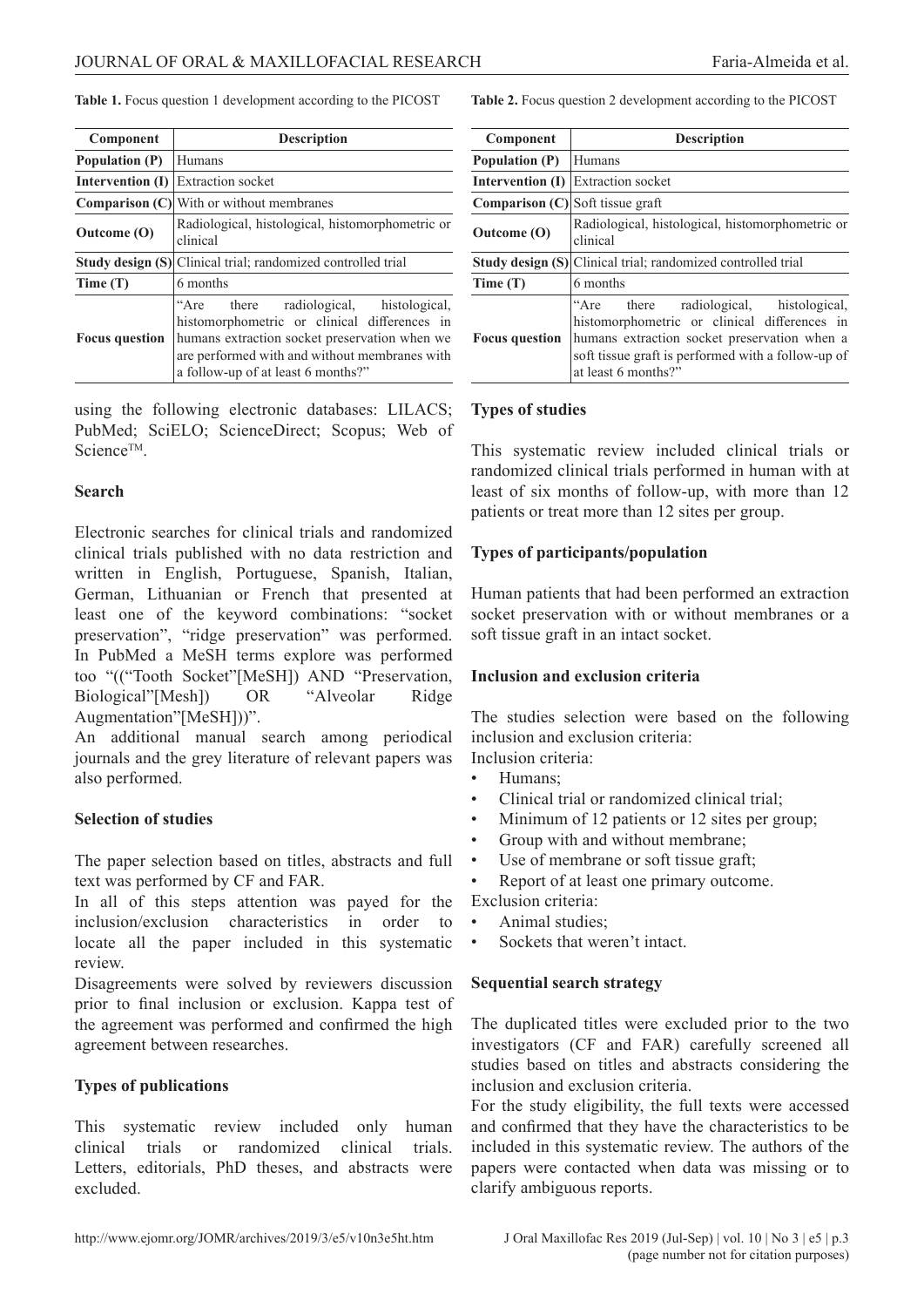

**Figure 1.** Literature search and procedure for the choice of the papers.

The flow chart representing the literature search is • shown in Figure 1.

## **Data extraction**

After the selection of the papers to be included data regarding the methods, participants, intervention, outcomes and the risk of bias were extracted.

## **Data items**

Primary outcome measures:

- Radiographic measures: clinical trials that radiographically evaluated the ridge dimensions previous to the socket preservation and at follow-up.
- Histological/histomorphometric assessment: clinical trials that assess bone quantity and/or quality and/or residual graft material at follow-up.
- Clinical measures: clinical trials that in a clinical way evaluating the ridge dimensions and\or gingival recession and\or keratinized tissue width previous to the socket preservation and at follow-up.

Secondary outcome measures:

• Clinical outcome: clinical findings reported using any biomaterial.

# • Clinical complications: e.g. membrane exposure, graft failure, infections.

# **Risk of bias within studies**

The present systematic review was written in accordance with the PRISMA statement guidelines of transparent reporting for systematic review and meta-analyses [[32\]](#page-10-0). The risk of bias assessment was carried out based on the guidance of the Cochrane handbook [\[31](#page-10-0)] for systematic review interventions.

The risk of bias was ranked on a three-level scale:

- 1. Low risk of bias: possible risk of bias which is unlikely to alter report outcomes.
- 2. Moderated risk of bias: possible risk of bias which may alter report outcomes.
- 3. High risk of bias: possible risk of bias which seriously weakens the confidence in reported outcomes.

# **Statistical analysis**

Based on the large variation types of the intervention included, as well as the studies design, a meta-analysis was not possible to be performed.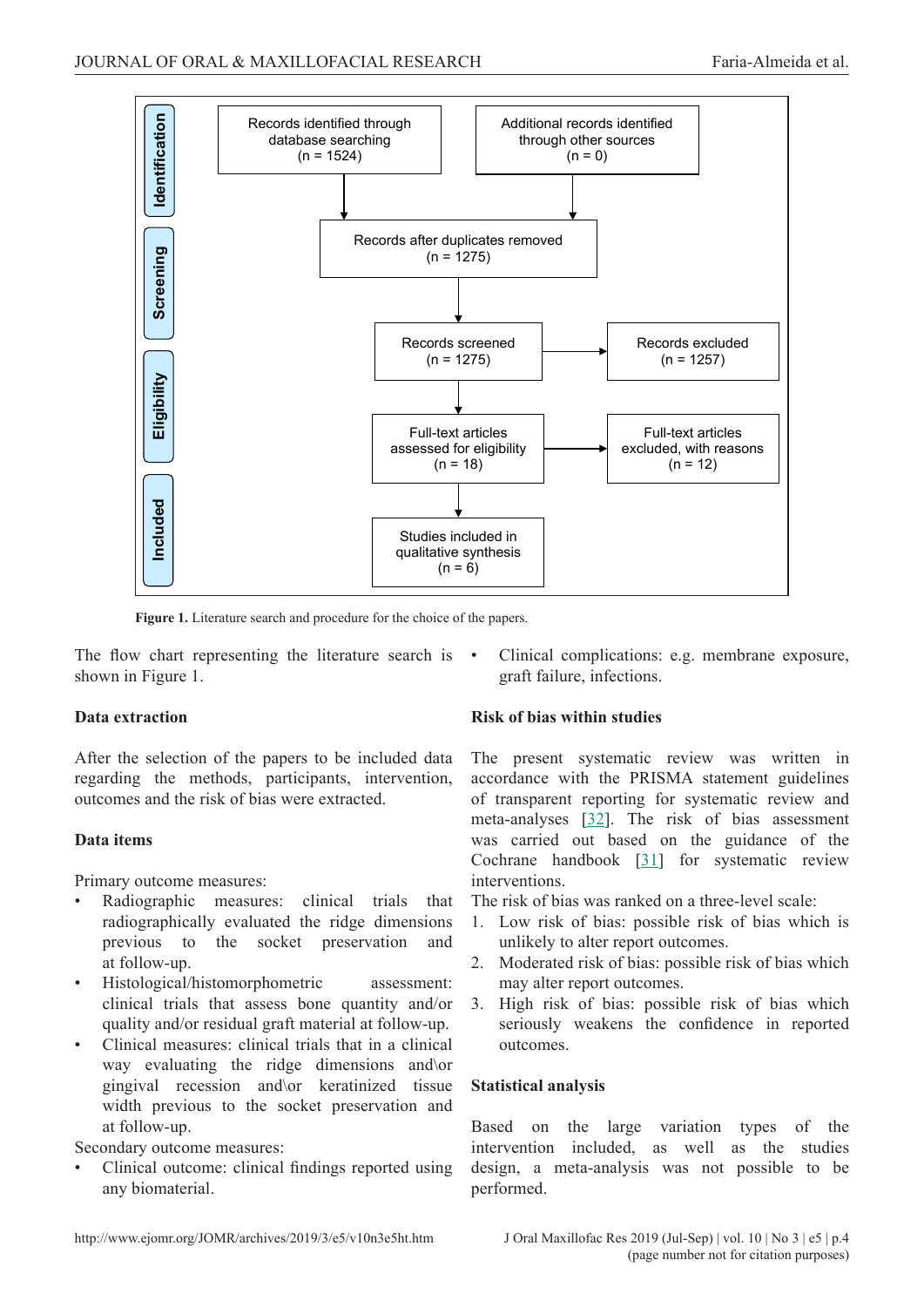## **RESULTS Study selection**

The initial search identified a total of 1524 articles, 249 were excluded subsequently because of being duplicate. Following the screening of article titles, 242 potentially relevant articles where identified for abstract reading were the inclusion and exclusion criteria were applied. Independent screening of abstracts resulted in 18 possibly included articles. After read and analysed the 18 full-text articles a total of six articles met the inclusion criteria and were selected for this systematic review.

The κ values for the inter-reviewer agreement of the two researchers (FC and FAR) for potentially relevant articles were > 0.9 (titles and abstracts) and > 0.9 (full-text articles), indicating an "almost perfect agreement" between the 2 reviewers.

Figure 1 displays the search strategy and the screening process leading to the selection of the included six trials.

## **Exclusion of studies**

The most frequent reasons for excluding the twelve studies after full-text assessment was as follows:

- 1. Report guided bone regeneration and not socket preservation [[33-36](#page-10-0)].
- 2. The number of sites per group, less than 12 [[37-](#page-11-0) [39](#page-11-0)].
- 3. Follow-up, less than 6 months [[40-42\]](#page-11-0).
- 4. Type of study wasn't a clinical trials or randomized clinical trials [[43\]](#page-11-0).
- 5. Doesn't report information about the use of a membrane or a soft tissue graft against a control group  $[44]$ .

## **Quality assessment**

The quality assessment (Table 3) revealed that two

| <b>Table 3.</b> Risk of bias at the selected studies |  |
|------------------------------------------------------|--|
|------------------------------------------------------|--|

articles met a low risk of bias [[45,46](#page-11-0)] and four  $[12,21,47,48]$  $[12,21,47,48]$  $[12,21,47,48]$  $[12,21,47,48]$  met a high risk of bias.

#### **Types of studies**

Three [\[21](#page-10-0)[,45,48](#page-11-0)] were randomized control trials, one [\[12](#page-9-0)] was split-mouth randomized control trial and two [\[46,47](#page-11-0)] were designed as a clinical trial.

The studies that compose this systematic review were conducted in seven different countries: two at USA [\[21](#page-10-0)[,46](#page-11-0)] and at Italy [[45](#page-11-0),[48\]](#page-11-0); one at Serbia [[12\]](#page-9-0) and Korea [\[47](#page-11-0)].

Only one of the included papers of Nam at al.  $[47]$  $[47]$ report received funding source from a Ministry of Knowledge and Economy of Seoul, Korea and National Research Foundation of Seoul, Korea.

The studies research were performed at Universities in four of the trials [\[12,](#page-9-0)[46-48](#page-11-0)], one of the trials [[45\]](#page-11-0) was performed in two private practices private centres and one [\[21](#page-10-0)] doesn't report where it was performed.

#### **Characteristics of outcome measures**

The included papers present a wide heterogeneity of treatments used, evaluated variables and observation period.

Related to the clinical variables used, three trials evaluated the dimensional changes based on cone-beam computed tomography **(**CBCT) analysis  $[21, 45, 48]$  $[21, 45, 48]$  $[21, 45, 48]$  (Table 4), one trial based on periapical X-ray [\[47](#page-11-0)] (Table 5); one trial based in clinical variables [\[12\]](#page-9-0) (Table 6); and four trials gives some information about the histological/ histomorphometric analysis [[21,](#page-10-0)[46-48\]](#page-11-0) (Table 7).

## **Cone-beam computed tomography analysis**

Table 4 shows the selected papers [[21,](#page-10-0)[45,48\]](#page-11-0) that present results based on the CBCT analysis.

| <b>Study</b>                | Year of<br>publication | Adequate<br>sequence<br>generation? | <b>Allocation</b><br>concealment? | Blinding?<br>All outcomes | Incomplete<br>outcome data<br>addressd? | <b>Risk of</b><br>bias |
|-----------------------------|------------------------|-------------------------------------|-----------------------------------|---------------------------|-----------------------------------------|------------------------|
| Lekovic et al. [12]         | 1998                   | Low                                 | Low                               | Low                       | Low                                     | Low                    |
| Iasella et al. [21]         | 2003                   | High                                | Low                               | Unclear                   | Unclear                                 | High                   |
| Meloni et al. [45]          | 2015                   | Low                                 | Low                               | Low                       | Unclear                                 | Low                    |
| Perelman-Karmon et al. [46] | 2012                   | Low                                 | Low                               | Unclear                   | Unclear                                 | Low                    |
| Nam et al. [47]             | 2010                   | Unclear                             | Unclear                           | Unclear                   | High                                    | High                   |
| Barone et al. [48]          | 2008                   | High                                | Low                               | Low                       | Unclear                                 | High                   |

Low = low risk of bias; Unclear = unclear risk of bias; High = high risk of bias.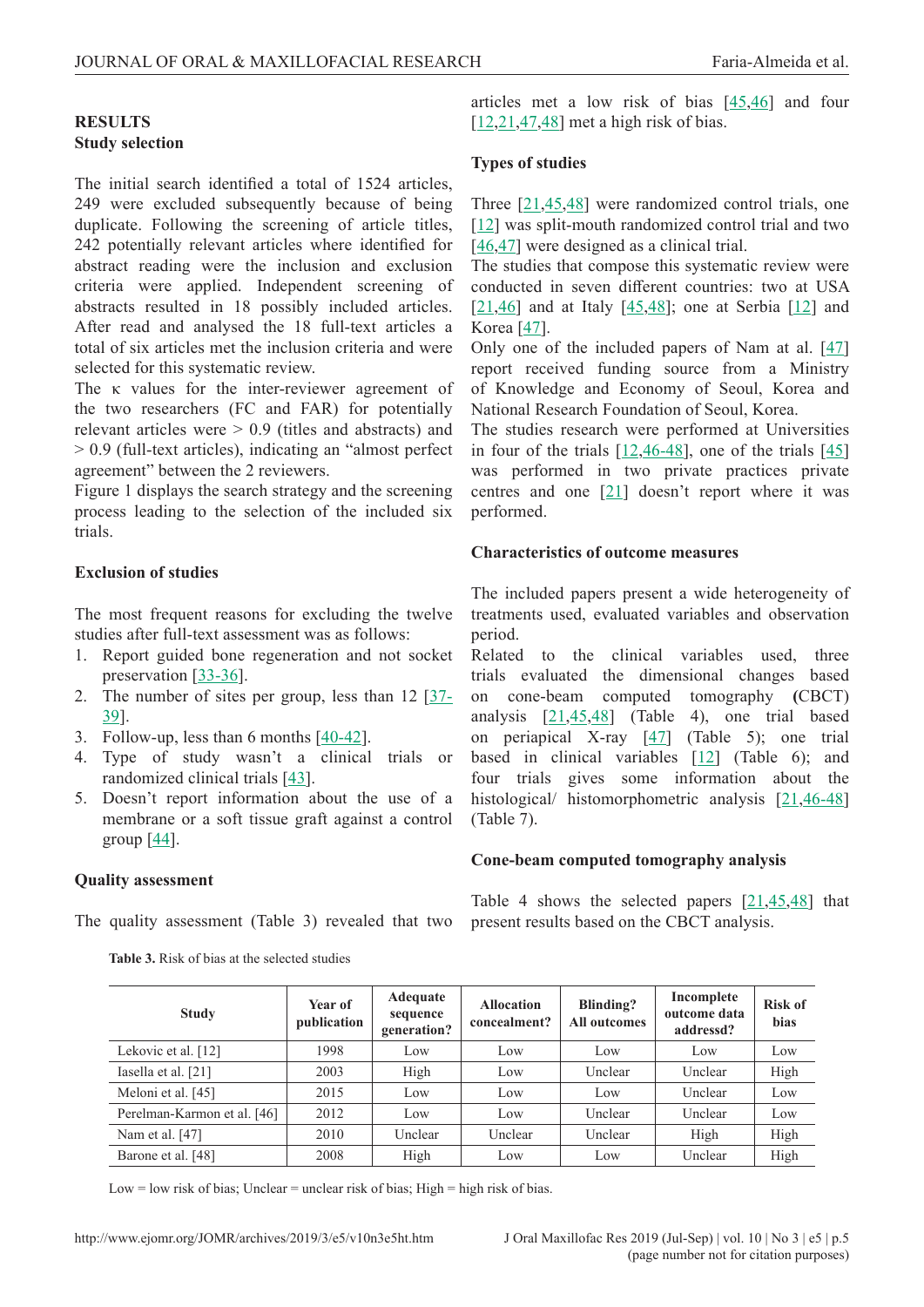# JOURNAL OF ORAL & MAXILLOFACIAL RESEARCH Faria-Almeida et al.

| <b>Study</b>        | <b>Extraction</b><br>location | <b>Preservation method</b>                                                                                                                   | <b>Difference</b><br>(initial vs follow-up)                                                                                                                                                                                                                                                                                                                                                                                                                   | Control<br>group           | Period<br>observation |
|---------------------|-------------------------------|----------------------------------------------------------------------------------------------------------------------------------------------|---------------------------------------------------------------------------------------------------------------------------------------------------------------------------------------------------------------------------------------------------------------------------------------------------------------------------------------------------------------------------------------------------------------------------------------------------------------|----------------------------|-----------------------|
| Iasella et al. [21] | 1, 2, 3, 4,<br>5,6            | Group A - EXT<br>Group B: RP with a mineralized<br>freeze-dried bone allograft, 500 to<br>1,000 µm particle size, and a collagen<br>membrane | Alveolar ridge width:<br>Group A:<br>17.28 (SD 1.2)/15.68 (SD 1.13)<br><b>VS</b><br>Group B:<br>16.91 (SD 1.34)/15.44 (SD 1.33)                                                                                                                                                                                                                                                                                                                               | 12 patients,<br>12 sockets | 6 months              |
| Meloni et al. [45]  | Not<br>specified              | Socket grafting with deproteinized<br>bovine bone and sealed with epithelial<br>connective tissue graft or porcine<br>collagen matrix        | Horizontal bone volume<br>(with collagen vs control):<br>Level A<br>(1 mm below the most coronal aspect of<br>the bone crest):<br>8.24/7.7 vs 8.39/7.72.<br>Level B<br>(3 mm below the most coronal aspect of<br>the bone crest)<br>8.18/7.35 vs 8.53/7.62.<br>Level C<br>(5 mm below the most coronal aspect of<br>the bone crest)<br>8.21/7.99 vs 8.27/7.96<br>Vertical bone volume<br>(with collagen vs control):<br>Level D<br>17.28/16.58 vs 16.91/15.44 | 15 patients,<br>15 sockets | 17 months             |
|                     |                               | Group A - EXT                                                                                                                                | Group RP:                                                                                                                                                                                                                                                                                                                                                                                                                                                     |                            |                       |
| Barone et al. [48]  | Not<br>specified              | Group B: preservation procedure with<br>corticocancellous porcine bone<br>(MP3, Osteobiol®) and collagen<br>membrane (Evolution, Osteobiol®) | $10.6$ (SD $1$ )/8.1 (SD 1.4)<br><b>VS</b><br>Group EXT:<br>$10.8$ (SD $0.8$ )/6.3 (SD $0.8$ )                                                                                                                                                                                                                                                                                                                                                                | 20 patients,<br>20 sockets | $7$ to 9<br>months    |

|  |  | Table 4. Study's that reported cone-beam computed tomography analysis |  |
|--|--|-----------------------------------------------------------------------|--|
|  |  |                                                                       |  |

 $EXT = extraction alone; RP = ridge preservation.$ 

**Table 5.** Study's that reported periapical X-ray analysis

| <b>References</b> | <b>Extraction</b><br><b>location</b> | <b>Preservation method</b>                                                                | <b>Difference</b><br>(initial vs follow-up)  | Control<br>group | Period<br>observation |
|-------------------|--------------------------------------|-------------------------------------------------------------------------------------------|----------------------------------------------|------------------|-----------------------|
| Nam et al. [47]   |                                      | Group A - bovine bone mineral:<br>OSC-B (Nano - Intelligent Bioengineering, Seoul, Korea) | Vertical buccal:<br>$15.8/16$ vs $12.7/11.8$ |                  | $6 - 8$ months        |
|                   | Various                              | VS<br>Synthetic oligopeptide - Ossegen-X15 (Nano Intelligent)                             | Vertical lingual:<br>13.9/13.8 vs 11.8/12.7  | 42/15            |                       |
|                   |                                      | vs<br>collagen membrane - Bio-Gide®                                                       | Width:<br>$9.1/9$ vs $7.9/7.7$               |                  |                       |

**Table 6.** Study's that reported clinical analysis

| <b>References</b>   | <b>Extraction</b><br><b>location</b> | <b>Preservation method</b>                                                                                                                   | <b>Difference</b><br>(experimental vs control, mm)        | Control<br>group | Period<br>observation |
|---------------------|--------------------------------------|----------------------------------------------------------------------------------------------------------------------------------------------|-----------------------------------------------------------|------------------|-----------------------|
| Lekovic et al. [12] | Anterior and<br>premolar teeth       | Control group: blood clot                                                                                                                    | External vertical measurement:<br>3.19/2.81 vs 3.31/1.81  |                  |                       |
|                     |                                      | Test group: sockets grafted with<br>bovine bone mineral and covered with<br>bioabsorbable membrane made of glycolide<br>and lactide polymers | Internal vertical measurement:<br>$6.88/1.06$ vs $6.94/3$ | 16               | 6 months              |
|                     |                                      |                                                                                                                                              | Horizontal measurement:<br>7.38/6.06 vs 7.5/2.94          |                  |                       |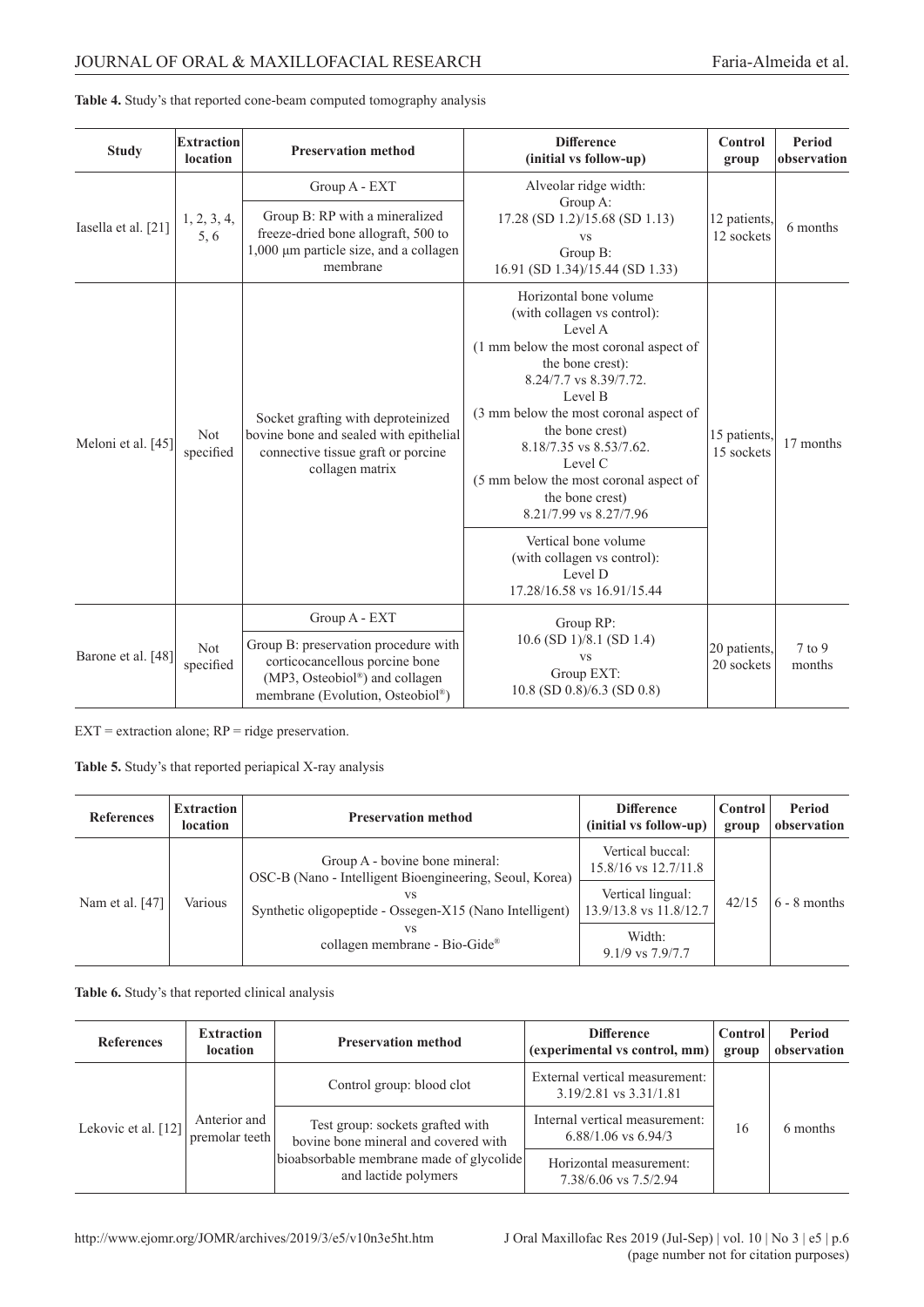|                             | $\frac{0}{0}$                                     | $\frac{0}{0}$     | % bone volume                                         | $\frac{0}{0}$      | Significance |
|-----------------------------|---------------------------------------------------|-------------------|-------------------------------------------------------|--------------------|--------------|
| <b>References</b>           | (vital bone)                                      | (residual graft)  | (vital bone + residual graft) $ $ (connective tissue) |                    |              |
|                             | Group RP:                                         | Group RP:         | Group RP:                                             |                    |              |
| Iasella et al. [21]         | 28 (SD 14);                                       | $37 (SD 18)$ ;    | $65 (SD 10)$ ;                                        | No data            | P < 0.05     |
|                             | Group EXT:                                        | Group EXT:        | Group EXT:                                            |                    |              |
|                             | 54 (SD 12)                                        | no data           | 54 (SD 12)                                            |                    |              |
|                             | Group A:                                          |                   |                                                       |                    |              |
|                             | $Bio-Oss^{\otimes}$                               |                   | No data                                               | No data            | P < 0.05     |
| Perelman-Karmon et al. [46] | 29.7 (SD 7.21)%;                                  | No data           |                                                       |                    |              |
|                             | Group B:                                          |                   |                                                       |                    |              |
|                             | $Bio-Oss^{\circledast} + Bio-Guide^{\circledast}$ |                   |                                                       |                    |              |
|                             | 40.8 (SD $10.61\%$ )                              |                   |                                                       |                    |              |
| Nam et al. [47]             | 10.4(4.6)                                         | 18,7 (SD 7)       | $20.4$ (SD 7.5)                                       | $70.8$ (SD $8,7$ ) | P < 0.05     |
|                             | Group RP:                                         | Group RP:         |                                                       | Group RP:          |              |
| Barone et al. [48]          | $35.5$ (SD 10.4);                                 | $29.2$ (SD 10.1); | No data                                               | $36.6$ (SD 12.6);  | P < 0.05     |
|                             | Group EXT:                                        | Group EXT:        |                                                       |                    |              |
|                             | $25.7$ (SD $9.5$ )                                | no data           |                                                       | 59.1 (SD 10.4)     |              |

**Table 7.** Study's that reported histological and histomorphometric analysis

 $EXT =$  extraction alone;  $RP =$  ridge preservation.

Iasella et al. [[21\]](#page-10-0) and Barone et al. [\[48](#page-11-0)], used a collagen membrane in their test groups comparing to the control group which was for both the extraction alone. In the Iasella et al.  $[21]$  $[21]$  study, the filling material was a mineralized freeze-dried bone allograft and in the Barone et al. [[48](#page-11-0)] study, a corticocancellous porcine bone.

After an observation period of 6 months, Iasella et al. [[21\]](#page-10-0) concluded that ridge preservation using FDBA and a collagen membrane presented better results in terms of ridge height and width dimensions when compared to extraction alone. In the study of Barone et al. [[48\]](#page-11-0), after 7 to 9 months of healing period it was concluded that the ridge-preservation approach using porcine bone in combination with collagen membrane significantly limited the resorption of hard tissue ridge after tooth extraction compared to extraction alone.

Similar outcomes were found in a study of Meloni et al. [[45](#page-11-0)], where after 17 months of the observation period, when two groups were compared, which have been grafting the sockets with deproteinized bovine bone sealed with epithelial connective tissue graft or a porcine collagen matrix. The authors concluded that the use of porcine collagen matrix allowed simplification of treatment because no palatal donor site was involved.

When a CBCT analysis was used comparing different types of treatment for the alveolar preservation, all results are better, independently of the material used, when compared to extraction socket alone. Anyhow there was a great variability of dimension changes between all of the studies analysed.

# **Periapical X-ray analysis**

Data of Table 5 included only study of Nam et al. [[47\]](#page-11-0)

and evaluated the results after 6 - 8 months. Authors used different protocols, with the same purpose, to evaluate the dimensional changes in the alveolar ridge after tooth extraction.

Nam et al. [[47\]](#page-11-0), compared Group A - bovine bone mineral (BBM), OSC-B (Nano -Intelligent Bioengineering, Seoul, Korea) vs Group B - synthetic oligopeptide - Ossegen-X15® (Nano Intelligent) and collagen membrane - Bio-Gide® (Geistlich Pharma®, Wolhusen, Switzerland). The ridge preservation was made in 42 patients, and they concluded that the ridgepreservation approach using synthetic oligopeptide coated bone mineral with collagen membrane effectively prevented the resorption of hard tissue with higher bone-to-graft contact, and the oligopeptidecoated bone may be a choice for ridge-preservation procedures while assuring new bone formation.

With limited information in the periapical X-ray analysis, it seems that the use of an alveolar preservation technique reduced the bone changes after tooth extraction.

## **Clinical analysis**

Table 6 presents the data of Lekovic et al.  $[12]$  $[12]$ study, which evaluate the clinical effectiveness of the bioabsorbable membrane made of glycolide and lactide polymers in preserving alveolar ridges following tooth extraction.

Sixteen patients requiring extractions of two anterior teeth or bicuspids participated in the study (splitmouth design). Following the elevation of buccal and lingual full-thickness flaps and extraction of teeth, experimental sites were covered with bioabsorbable membranes; control sites did not receive any membrane.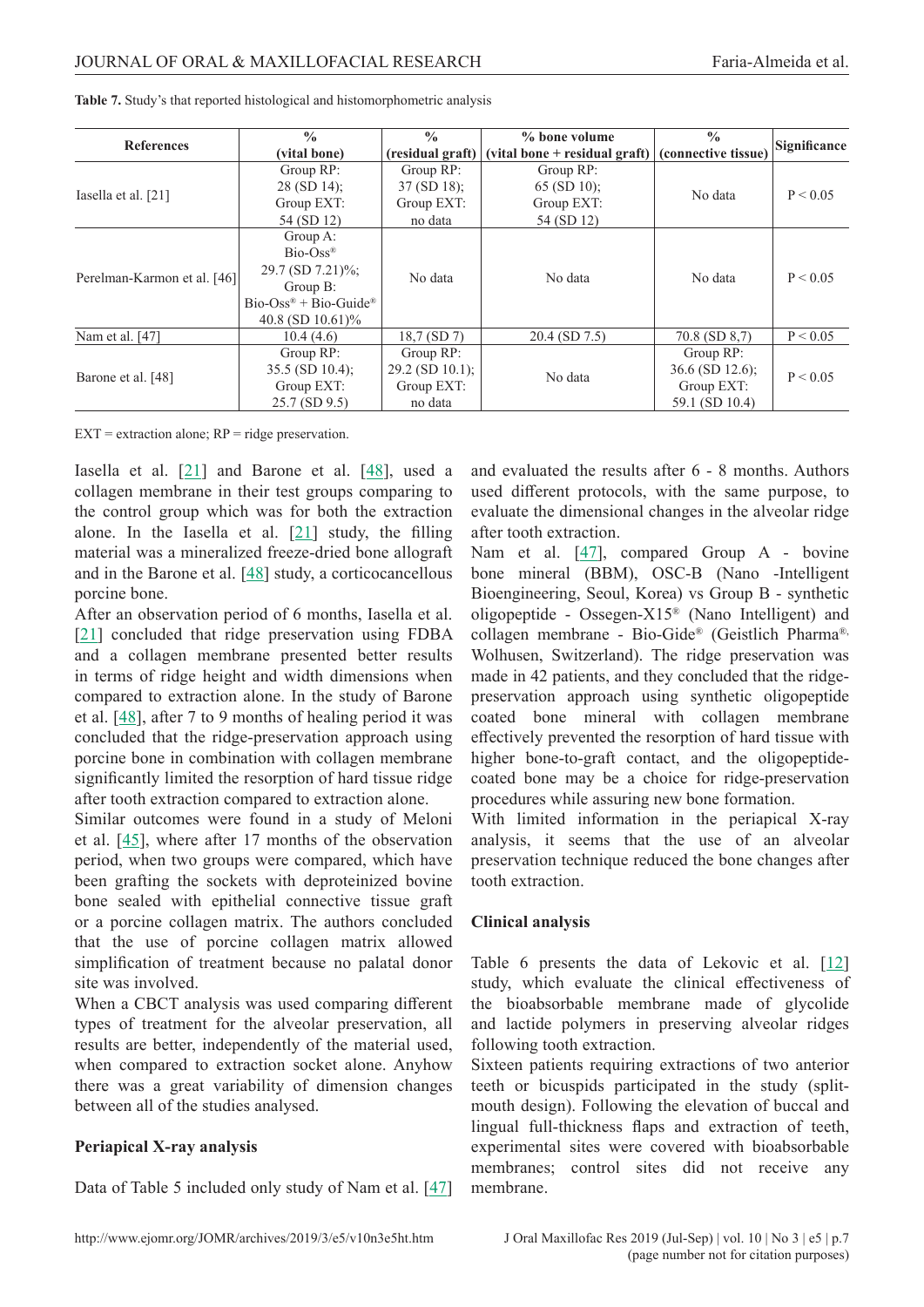Flaps were advanced in order to achieve primary closure of the surgical wound.

Three different alveolar bone volume parameters were chosen: external vertical measurement and internal vertical measurements to rate the vertical changes of the post extraction socket and horizontal measurement. The results showed that the higher external vertical volume change from the baseline to the 6 months follow-up was found in the control group (-0.38 [SD 0.22] vs -1.5 [SD 0.26]). However, the internal vertical (-5.81 [SD 0.29] vs -3.94 [SD 0.35] and horizontal measurements (-1.31 [SD 0.24] vs -4.56 [SD 0.33]) presented with significantly less loss of alveolar bone height, more internal socket bone fill, and less horizontal reabsorption of the alveolar bone ridge during the follow-up in the control group.

Like in the previous studies, clinical analysis revealed that the alveolar preservation technique could be an advantage in reducing the alveolar bone dimensions after tooth extraction.

## **Histological and histomorphometric analysis**

From the six papers included in Table 7, four trials [[21,](#page-10-0)[46-48\]](#page-11-0) reported information about the histological variables: percentage of vital bone (four studies [[21,](#page-10-0)[46-48\]](#page-11-0)); percentage of residual graft (three studies [[21,](#page-10-0)[47,48\]](#page-11-0)), percentage of bone volume (two studies  $[21, 47]$  $[21, 47]$  $[21, 47]$  $[21, 47]$ ), and percentage of connective tissue (two studies [\[47,48](#page-11-0)]).

Barone et al. in 2008 [[48\]](#page-11-0) presented the histologic analysis showing a significantly higher percentage of trabecular bone and total mineralized tissue in ridgepreservation sites compared to extraction-alone sites 7 months after tooth removal.

Nam et al. [[47\]](#page-11-0), presented the results of the histomorphometric analysis: percentage of residual graft, percentage of new bone, percentage of connective tissue and contact between particle and percentage of new bone, comparing the two groups. Results of these two trials [[47,48](#page-11-0)] confirmed advantage of the preservation technique comparing to the control.

In 2012, Perelman-Karmon et al. [[46](#page-11-0)], compared extraction sites augmented with BBM with and without resorbable membrane coverage. BBM particles were grafted in fresh human extraction sockets of 23 patients; in 12 of these patients, a guided tissue regeneration method with collagen membrane was applied. After 9 months cylindric hard tissue sample were obtained for histomorphometric evaluation. Percent bone area fractions of the crestal, middle and apical sections from each

sample were calculated using the point-counting technique. Changes in values were compared. In sites augmented with BBM, the mean BAF ranged from 22.8% (coronal) to 36.3% (apical) compared to sites augmented with BBM and collagen membrane (35.2% [coronal] to 47% [apical]). Comparison between the different depths and the two groups showed a distinct increase in BAF from coronal to apical regions ( $P <$ 0.001). This pattern was observed in both groups (P  $< 0.001$ ) and was significantly higher in the group augmented with BBM and collagen membrane (P < 0.05). In the immediate post extraction phase, BBM as a grafted biomaterial preserved the socket volume and enabled newly formed bone for future implant site preparation. The amount of the osseous fraction increased with collagen membrane.

In a study of Iasella et al.  $[21]$  $[21]$ , the quantity of bone observed on histomorphometric analysis was slightly greater (statistically significant difference) in preservation sites, although these sites included both vital and non-vital bone but when analysed only the amount of vital bone this parameter was higher in control group. The most predictable maintenance of ridge width, height, and the position was achieved when a ridge preservation procedure was employed.

The two other authors [\[46,48](#page-11-0)] showed that vital bone was higher in sockets that were preserved with a membrane. However, in one study [\[48\]](#page-11-0) the natural healing was chosen as a control group and in the other [\[46](#page-11-0)] the grafting with a bovine bone. Therefore, even though the statistically significant differences were achieved in various studies, the results are heterogenic between the studies.

The results presented for the different papers must be analysed with caution because they used different materials in the preservation techniques and different time of analysis. They also included different types of defects, so it is impossible to compare the results between the different studies.

# **DISCUSSION**

This systematic review was focused on evaluating the effect of different alveolar preservation techniques performed immediately after tooth extraction, in particular, to assess quantitatively and qualitatively the influence of two different factors (membranes and soft tissue graft).

The research questions of this systematic review were "Are there radiological, histological, histomorphometric or clinical differences in humans extraction socket preservation when we are performed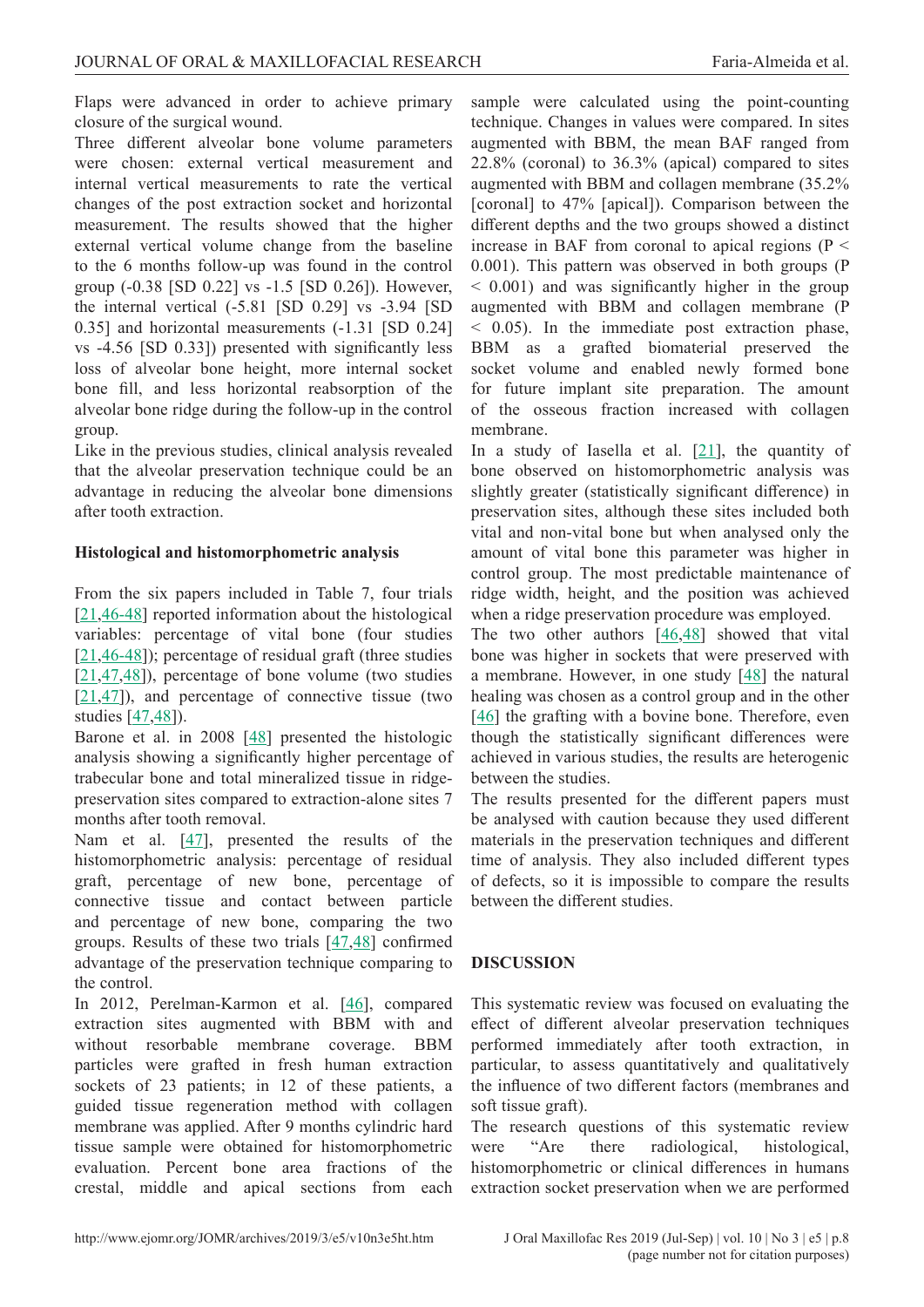with and without membranes with a follow-up of at least 6 months" and "Are there radiological, histological, histomorphometric or clinical differences in humans extraction socket preservation when a soft tissue graft is performed with a follow-up of at least 6 months"

For this purpose, it was made a wide-ranging electronic search for all related articles up to 30 of November 2018 in the following electronic databases: LILACS, PubMed, SciELO, ScienceDirect, Scopus and Web of Science, with no data restriction.

Based on a clinical purpose, the included papers were only clinical trials and randomized clinical trials, using keywords combinations already presented. It was also made an additional manual search among periodical journals and grey literature of relevant papers.

No animal studies were included. Only intact sockets were included following the same definition propose by Hämmerle et al. [[49](#page-11-0)] "ridge preservation = preserving the ridge volume within the envelope existing at the time of extraction". The included studies should have at least 12 patients or treated 12 sites per group and when the studies tried to analyse the membrane effect a control group without membrane need to be present.

Based on the inclusion and exclusion criteria there was a lack of information, as reported previously, to take strength conclusions.

There was a great variability of the techniques and materials used, analysed variables, location of the extraction sites and also the time of evaluation.

# **Treatment combinations**

- A. Control group (blood clot) vs test group (collagen membrane + filling material): two studies (Iasella et al.  $[21]$  $[21]$  and Barone et al.  $[48]$  $[48]$ ).
- B. Control group (blood clot) vs test group (BBM + bioabsorbable membrane made of glycolide and lactide polymers): one study (Lekovic et al.  $[12]$  $[12]$ ).
- C. Control group (deproteinized bovine bone + epithelial connective tissue graft) vs test group (deproteinized bovine bone + collagen matrix): one study (Meloni et al. [[45\]](#page-11-0)).
- D. Control group (Bio-Oss® [Geistlich Pharma®, Wolhusen, Swiss]) vs test group (Bio-Oss<sup>®</sup> + collagen membrane): one study (Perelman-Karmon et al.  $[46]$ ).
- E. Control group (deproteinized bovine bone) vs test group (collagen membrane) - one study (Nam et al. [\[47](#page-11-0)]).

## **Analysed variables**

From the six included studies, three evaluated the results based on the CBCT analysis [[21,](#page-10-0)[45,48\]](#page-11-0), one on the periapical X-ray [47], one on the clinical variables [[12\]](#page-9-0) and four on the histological and histomorphometric analysis [\[21,](#page-10-0)[46-48](#page-11-0)].

# **Extraction sites**

Most of the papers referred that the tooth extractions were made in the anterior zone of the maxilla, but in some of them, there was a lack of information [[45,48](#page-11-0)].

## **Time of evaluation**

Most of the papers evaluate the results at 6 months after tooth extraction, but there are some that the evaluation period was later, at 9 and 17 months [\[45](#page-11-0)].

The risk of bias was high in four of six papers, and it was low in two of them.

As one of the focus questions was related to the advantage or not by using a membrane in alveolar preservation techniques, there were only two studies that compare the use of membrane against blood clot (Iasella et al. [[21\]](#page-10-0) and Barone et al. [[48\]](#page-11-0)) which presented better results for the test (membrane) group. Both studies made a CBCT and histomorphometric analysis.

There was another study (Perelman-Karmon et al.  $[46]$  $[46]$ ) which compare the use of BBM (Bio-Oss<sup>®</sup>) in the control group versus BBM (Bio-Oss®) and collagen membrane in the test group. They made a histological and histomorphometric analysis and confirm the advantages of the use of a membrane. The conclusion was that the BBM, as a grafted biomaterial in fresh extraction sockets, preserved its volume and enabled newly formed bone for future implant site preparation and the application of collagen membrane increased the osseous fraction.

The other focus question was about the advantage of using the soft tissue graft. For this particular question, there was one selected study by Meloni et al.  $[45]$  $[45]$ using CBCT analysis as control method. Meloni et al. [\[45](#page-11-0)] reported that sealing the socket with a porcine collagen matrix or epithelial connective tissue graft showed similar outcomes if added to the BBM. Anyhow this study does not compare the use of soft tissue graft with control group, which means that this particular conclusion enables to confirm the advantage of using the soft tissue in the alveolar preservation techniques.

All of the other studies could give us an idea about the possible advantages of using the membrane, but they cannot clearly confirm and support this conclusion.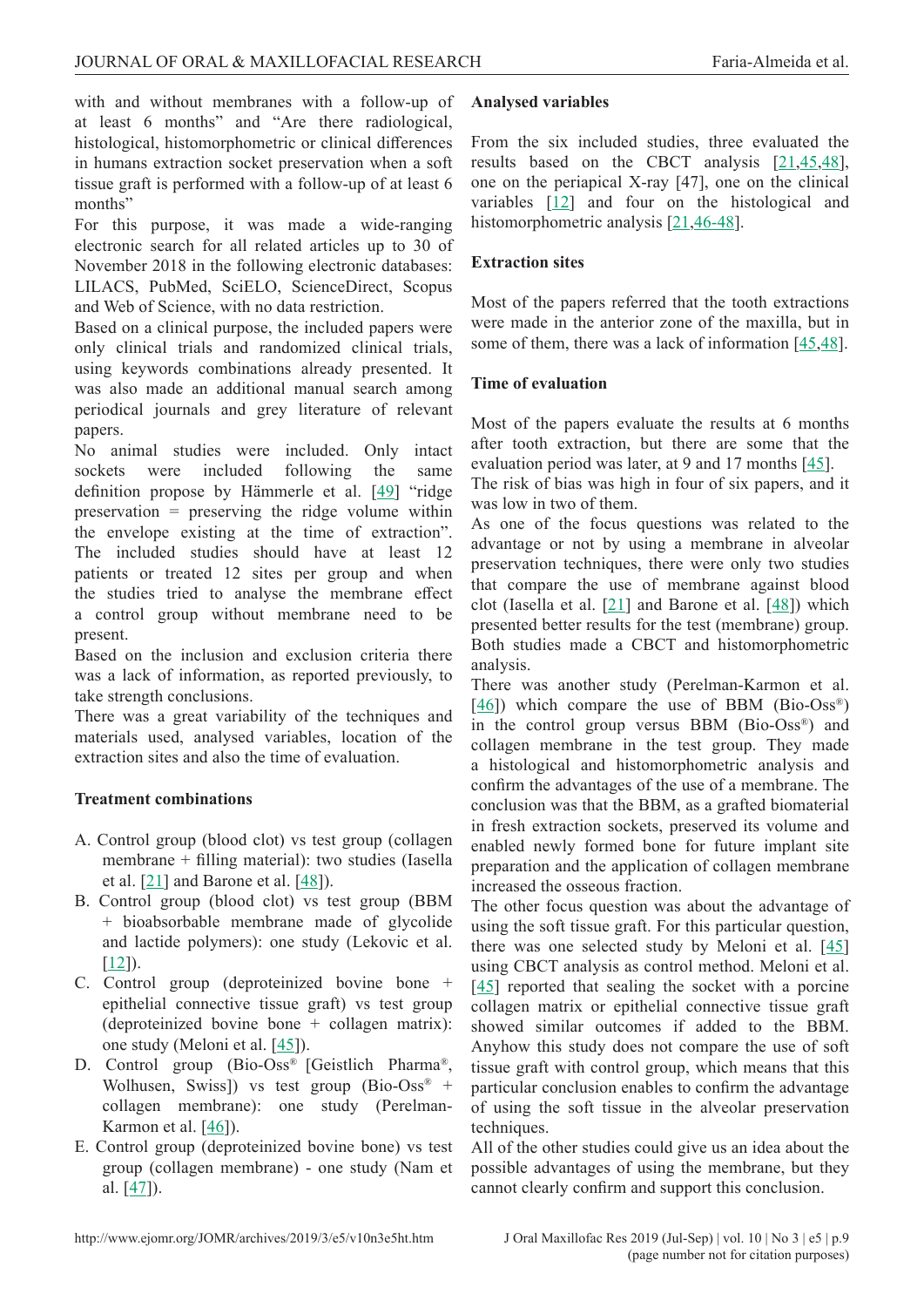## <span id="page-9-0"></span>**CONCLUSIONS**

- 1. Based on cone-beam computed tomography, periapical X-ray, clinical and histological and histomorphometric findings it can be concluded that the alveolar preservation techniques, presented in this systematic review, can decrease the dimensional reduction of the alveolar ridge that usually occurs after tooth extraction as compared to tooth extraction alone.
- 2. After analysis of the selected studies it is impossible to recommend any specific techniques and/or materials to achieve improved results of extraction socket preservation because of the lack of sufficient data.
- 3. Few studies that compare the use of the alveolar preservation techniques with and without membrane, demonstrated that the application of the membrane allows to achieve superior preservation results.
- 4. There is lack of information concerning the advantage of soft tissue graft using in the alveolar preservation techniques.

## **ACKNOWLEDGMENTS AND DISCLOSURE STATEMENTS**

The authors report no conflicts of interest related to this study.

## **REFERENCES**

- 1. Chapple IL, Wilson NH. Manifesto for a paradigm shift: periodontal health for a better life. Br Dent J. 2014 Feb;216(4): 159-62. [Medline: [24557384](http://www.ncbi.nlm.nih.gov/pubmed/24557384)] [doi: [10.1038/sj.bdj.2014.97](https://doi.org/10.1038/sj.bdj.2014.97)]
- 2. Ali Z, Baker SR, Shahrbaf S, Martin N, Vettore MV. Oral health-related quality of life after prosthodontic treatment for patients with partial edentulism: A systematic review and meta-analysis. J Prosthet Dent. 2019 Jan;121(1):59-68.e3. [Medline: [30006220\]](http://www.ncbi.nlm.nih.gov/pubmed/30006220) [doi: [10.1016/j.prosdent.2018.03.003](https://doi.org/10.1016/j.prosdent.2018.03.003)]
- 3. Wolleb K, Sailer I, Thoma A, Menghini G, Hammerle CH. Clinical and radiographic evaluation of patients receiving both tooth- and implant-supported prosthodontic treatment after 5 years of function. Int J Prosthodont. 2012 May-Jun;25(3):252-9. [Medline: [22545254](http://www.ncbi.nlm.nih.gov/pubmed/22545254)]
- 4. Chappuis V, Engel O, Reyes M, Shahim K, Nolte LP, Buser D. Ridge alterations post-extraction in the esthetic zone: a 3D analysis with CBCT. J Dent Res. 2013 Dec;92(12 Suppl):195S-201S. [Medline: [24158340\]](http://www.ncbi.nlm.nih.gov/pubmed/24158340) [PMC free article: [3860068](http://www.ncbi.nlm.nih.gov/pmc/articles/PMC3860068)] [doi: [10.1177/0022034513506713](https://doi.org/10.1177/0022034513506713)]
- 5. Chappuis V, Engel O, Shahim K, Reyes M, Katsaros C, Buser D. Soft Tissue Alterations in Esthetic Postextraction Sites: A 3-Dimensional Analysis. J Dent Res. 2015 Sep;94(9 Suppl):187S-93S. [Medline: [26130259\]](http://www.ncbi.nlm.nih.gov/pubmed/26130259) [doi: [10.1177/0022034515592869](https://doi.org/10.1177/0022034515592869)]
- 6. Araújo MG, Lindhe J. Dimensional ridge alterations following tooth extraction. An experimental study in the dog. J Clin Periodontol. 2005 Feb;32(2):212-8. [Medline: [15691354\]](http://www.ncbi.nlm.nih.gov/pubmed/15691354) [doi: [10.1111/j.1600-051X.2005.00642.x](https://doi.org/10.1111/j.1600-051X.2005.00642.x)]
- 7. Trombelli L, Farina R, Marzola A, Bozzi L, Liljenberg B, Lindhe J. Modeling and remodeling of human extraction sockets. J Clin Periodontol. 2008 Jul;35(7):630-9. [Medline: [18498382\]](http://www.ncbi.nlm.nih.gov/pubmed/18498382) [doi: [10.1111/j.1600-051X.2008.01246.x](https://doi.org/10.1111/j.1600-051X.2008.01246.x)]
- 8. Discepoli N, Vignoletti F, Laino L, de Sanctis M, Muñoz F, Sanz M. Early healing of the alveolar process after tooth extraction: an experimental study in the beagle dog. J Clin Periodontol. 2013 Jun;40(6):638-44. [Medline: [23534915\]](http://www.ncbi.nlm.nih.gov/pubmed/23534915) [doi: [10.1111/jcpe.12074](https://doi.org/10.1111/jcpe.12074)]
- 9. Tan WL, Wong TL, Wong MC, Lang NP. A systematic review of post-extractional alveolar hard and soft tissue dimensional changes in humans. Clin Oral Implants Res. 2012 Feb;23 Suppl 5:1-21. [Medline: [22211303\]](http://www.ncbi.nlm.nih.gov/pubmed/22211303) [doi: [10.1111/j.1600-0501.2011.02375.x](https://doi.org/10.1111/j.1600-0501.2011.02375.x)]
- 10. Van der Weijden F, Dell'Acqua F, Slot DE. Alveolar bone dimensional changes of post-extraction sockets in humans: a systematic review. J Clin Periodontol. 2009 Dec;36(12):1048-58. [Medline: [19929956](http://www.ncbi.nlm.nih.gov/pubmed/19929956)] [doi: [10.1111/j.1600-](https://doi.org/10.1111/j.1600-051X.2009.01482.x) [051X.2009.01482.x\]](https://doi.org/10.1111/j.1600-051X.2009.01482.x)
- 11. Willenbacher M, Al-Nawas B, Berres M, Kämmerer PW, Schiegnitz E. The Effects of Alveolar Ridge Preservation: A Meta-Analysis. Clin Implant Dent Relat Res. 2016 Dec;18(6):1248-1268. [Medline: [26132885\]](http://www.ncbi.nlm.nih.gov/pubmed/26132885) [doi: [10.1111/cid.12364](https://doi.org/10.1111/cid.12364)]
- 12. Lekovic V, Camargo PM, Klokkevold PR, Weinlaender M, Kenney EB, Dimitrijevic B, Nedic M. Preservation of alveolar bone in extraction sockets using bioabsorbable membranes. J Periodontol. 1998 Sep;69(9):1044-9. [Medline: [9776033\]](http://www.ncbi.nlm.nih.gov/pubmed/9776033) [doi: [10.1902/jop.1998.69.9.1044](https://doi.org/10.1902/jop.1998.69.9.1044)]
- 13. Clementini M, Tiravia L, De Risi V, Vittorini Orgeas G, Mannocci A, de Sanctis M. Dimensional changes after immediate implant placement with or without simultaneous regenerative procedures: a systematic review and meta-analysis. J Clin Periodontol. 2015 Jul;42(7):666-77. [Medline: [26073267](http://www.ncbi.nlm.nih.gov/pubmed/26073267)] [doi: [10.1111/jcpe.12423](https://doi.org/10.1111/jcpe.12423)]
- 14. Lang NP, Pun L, Lau KY, Li KY, Wong MC. A systematic review on survival and success rates of implants placed immediately into fresh extraction sockets after at least 1 year. Clin Oral Implants Res. 2012 Feb;23 Suppl 5:39-66. [Medline: [22211305\]](http://www.ncbi.nlm.nih.gov/pubmed/22211305) [doi: [10.1111/j.1600-0501.2011.02372.x](https://doi.org/10.1111/j.1600-0501.2011.02372.x)]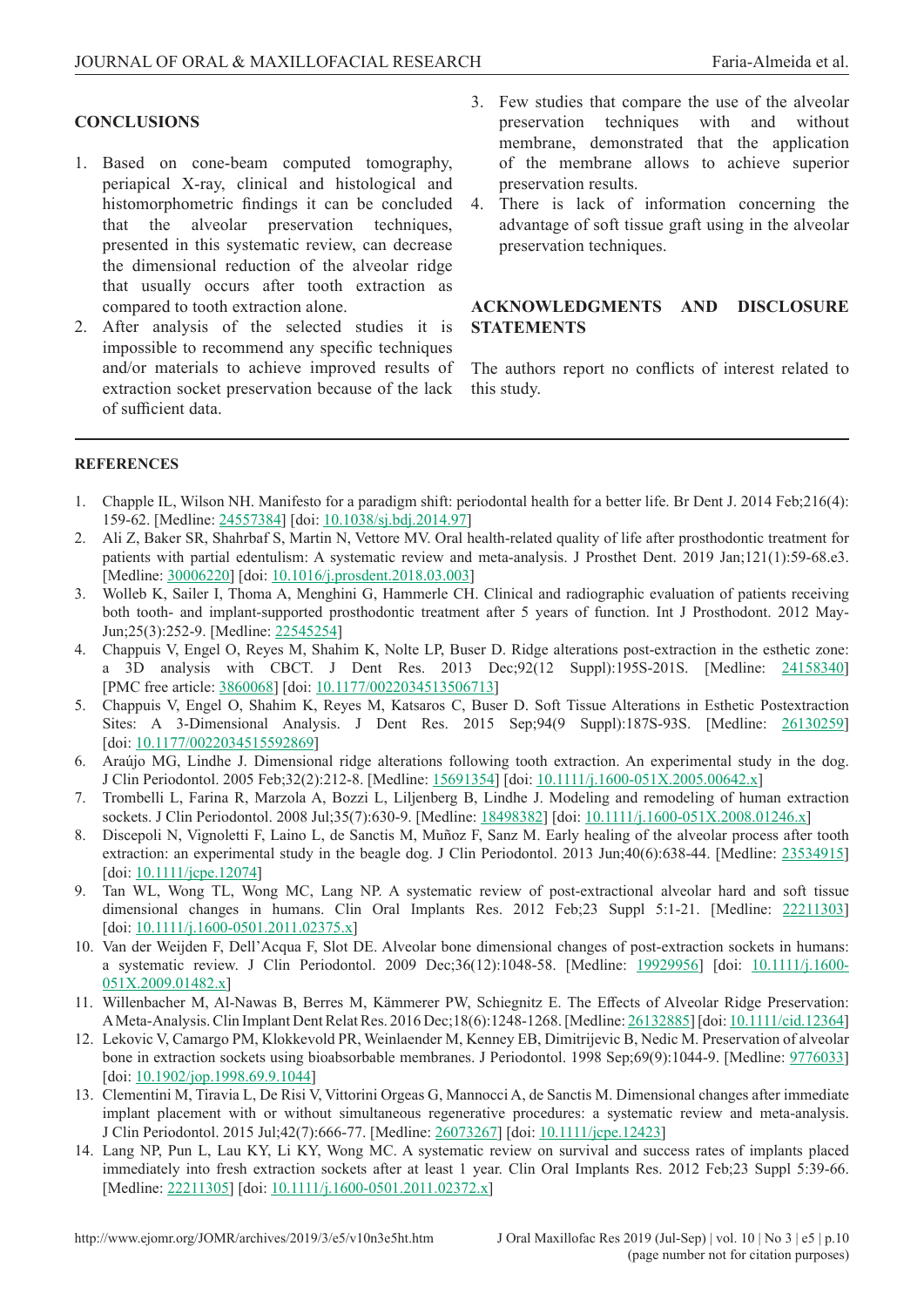- <span id="page-10-0"></span>15. Álvarez-Camino JC, Valmaseda-Castellón E, Gay-Escoda C. Immediate implants placed in fresh sockets associated to periapical infectious processes. A systematic review. Med Oral Patol Oral Cir Bucal. 2013 Sep 1;18(5):e780-5. [Medline: [23722139\]](http://www.ncbi.nlm.nih.gov/pubmed/23722139) [PMC free article: [3790652](http://www.ncbi.nlm.nih.gov/pmc/articles/PMC3790652)] [doi: [10.4317/medoral.18942](https://doi.org/10.4317/medoral.18942)]
- 16. Bäumer D, Zuhr O, Rebele S, Hürzeler M. Socket Shield Technique for immediate implant placement clinical, radiographic and volumetric data after 5 years. Clin Oral Implants Res. 2017 Nov;28(11):1450-1458. [Medline: [28333394\]](http://www.ncbi.nlm.nih.gov/pubmed/28333394) [doi: [10.1111/clr.13012](https://doi.org/10.1111/clr.13012)]
- 17. Hürzeler MB, Zuhr O, Schupbach P, Rebele SF, Emmanouilidis N, Fickl S. The socket-shield technique: a proof-of-principle report. J Clin Periodontol. 2010 Sep;37(9):855-62. [Medline: [20712701\]](http://www.ncbi.nlm.nih.gov/pubmed/20712701) [doi: [10.1111/j.1600-051X.2010.01595.x](https://doi.org/10.1111/j.1600-051X.2010.01595.x)]
- 18. Salama M, Ishikawa T, Salama H, Funato A, Garber D. Advantages of the root submergence technique for pontic site development in esthetic implant therapy. Int J Periodontics Restorative Dent. 2007 Dec; 27(6):521-7. [Medline: [18092446\]](http://www.ncbi.nlm.nih.gov/pubmed/18092446) [doi: [10.11607/prd.00.0775](https://doi.org/10.11607/prd.00.0775)]
- 19. Artzi Z, Tal H, Dayan D. Porous bovine bone mineral in healing of human extraction sockets. Part 1: histomorphometric evaluations at 9 months. J Periodontol. 2000 Jun;71(6):1015-23. [Medline: [10914806](http://www.ncbi.nlm.nih.gov/pubmed/10914806)] [doi: [10.1902/jop.2000.71.6.1015](https://doi.org/10.1902/jop.2000.71.6.1015)]
- 20. Brugnami F, Caiazzo A. Efficacy evaluation of a new buccal bone plate preservation technique: a pilot study. Int J Periodontics Restorative Dent. 2011 Feb;31(1):67-73. [Medline: [21365028\]](http://www.ncbi.nlm.nih.gov/pubmed/21365028)
- 21. Iasella JM, Greenwell H, Miller RL, Hill M, Drisko C, Bohra AA, Scheetz JP. Ridge preservation with freeze-dried bone allograft and a collagen membrane compared to extraction alone for implant site development: a clinical and histologic study in humans. J Periodontol. 2003 Jul;74(7):990-9. [Medline: [12931761](http://www.ncbi.nlm.nih.gov/pubmed/12931761)] [doi: [10.1902/jop.2003.74.7.990](https://doi.org/10.1902/jop.2003.74.7.990)]
- 22. Avila-Ortiz G, Elangovan S, Kramer KW, Blanchette D, Dawson DV. Effect of alveolar ridge preservation after tooth extraction: a systematic review and meta-analysis. J Dent Res. 2014 Oct;93(10):950-8. [Medline: [24966231\]](http://www.ncbi.nlm.nih.gov/pubmed/24966231) [PMC free article: [4293706](http://www.ncbi.nlm.nih.gov/pmc/articles/PMC4293706)] [doi: [10.1177/0022034514541127](https://doi.org/10.1177/0022034514541127)]
- 23. Iocca O, Farcomeni A, Pardiñas Lopez S, Talib HS. Alveolar ridge preservation after tooth extraction: a Bayesian Network meta-analysis of grafting materials efficacy on prevention of bone height and width reduction. J Clin Periodontol. 2017 Jan;44(1):104-114. [Medline: [27712001\]](http://www.ncbi.nlm.nih.gov/pubmed/27712001) [doi: [10.1111/jcpe.12633](https://doi.org/10.1111/jcpe.12633)]
- 24. MacBeth N, Trullenque-Eriksson A, Donos N, Mardas N. Hard and soft tissue changes following alveolar ridge preservation: a systematic review. Clin Oral Implants Res. 2017 Aug;28(8):982-1004. [Medline: [27458031\]](http://www.ncbi.nlm.nih.gov/pubmed/27458031) [doi: [10.1111/clr.12911](https://doi.org/10.1111/clr.12911)]
- 25. Vignoletti F, Matesanz P, Rodrigo D, Figuero E, Martin C, Sanz M. Surgical protocols for ridge preservation after tooth extraction. A systematic review. Clin Oral Implants Res. 2012 Feb;23 Suppl 5:22-38. [Medline: [22211304\]](http://www.ncbi.nlm.nih.gov/pubmed/22211304) [doi: [10.1111/j.1600-0501.2011.02331.x](https://doi.org/10.1111/j.1600-0501.2011.02331.x)]
- 26. Vittorini Orgeas G, Clementini M, De Risi V, de Sanctis M. Surgical techniques for alveolar socket preservation: a systematic review. Int J Oral Maxillofac Implants. 2013 Jul-Aug;28(4):1049-61. [Medline: [23869363\]](http://www.ncbi.nlm.nih.gov/pubmed/23869363) [doi: [10.11607/jomi.2670](https://doi.org/10.11607/jomi.2670)]
- 27. Becker W, Becker BE, Caffesse R. A comparison of demineralized freeze-dried bone and autologous bone to induce bone formation in human extraction sockets. J Periodontol. 1994 Dec;65(12):1128-33. Erratum in: J Periodontol 1995 Apr;66(4):309. Erratum in: J Periodontol. 1995 Apr;66(4):309. [Medline: [7877084\]](http://www.ncbi.nlm.nih.gov/pubmed/7877084) [doi: [10.1902/jop.1994.65.12.1128](https://doi.org/10.1902/jop.1994.65.12.1128)]
- 28. Froum S, Cho SC, Rosenberg E, Rohrer M, Tarnow D. Histological comparison of healing extraction sockets implanted with bioactive glass or demineralized freeze-dried bone allograft: a pilot study. J Periodontol. 2002 Jan;73(1):94-102. [Medline: [11846205\]](http://www.ncbi.nlm.nih.gov/pubmed/11846205) [doi: [10.1902/jop.2002.73.1.94](https://doi.org/10.1902/jop.2002.73.1.94)]
- 29. Serino G, Biancu S, Iezzi G, Piattelli A. Ridge preservation following tooth extraction using a polylactide and polyglycolide sponge as space filler: a clinical and histological study in humans. Clin Oral Implants Res. 2003 Oct;14(5):651-8. [Medline: [12969370\]](http://www.ncbi.nlm.nih.gov/pubmed/12969370) [doi: [10.1034/j.1600-0501.2003.00970.x](https://doi.org/10.1034/j.1600-0501.2003.00970.x)]
- 30. Heberer S, Al-Chawaf B, Hildebrand D, Nelson JJ, Nelson K. Histomorphometric analysis of extraction sockets augmented with Bio-Oss Collagen after a 6-week healing period: a prospective study. Clin Oral Implants Res. 2008 Dec;19(12):1219-25. [Medline: [19040436](http://www.ncbi.nlm.nih.gov/pubmed/19040436)] [doi: [10.1111/j.1600-0501.2008.01617.x](https://doi.org/10.1111/j.1600-0501.2008.01617.x)]
- 31. Higgins JP, Green S. Cochrane Handbook for Systematic Reviews of Interventions. C.B. Series. England: Wiley and Backwell. 2008. [doi: [10.1002/9780470712184](https://doi.org/10.1002/9780470712184)]
- 32. Liberati A, Altman DG, Tetzlaff J, Mulrow C, Gøtzsche PC, Ioannidis JP, Clarke M, Devereaux PJ, Kleijnen J, Moher D. The PRISMA statement for reporting systematic reviews and meta-analyses of studies that evaluate healthcare interventions: explanation and elaboration. BMJ. 2009 Jul 21;339:b2700. [Medline: [19622552\]](http://www.ncbi.nlm.nih.gov/pubmed/19622552) [PMC free article: [2714672](http://www.ncbi.nlm.nih.gov/pmc/articles/PMC2714672)] [doi: [10.1136/bmj.b2700](https://doi.org/10.1136/bmj.b2700)]
- 33. Festa VM, Addabbo F, Laino L, Femiano F, Rullo R. Porcine-derived xenograft combined with a soft cortical membrane versus extraction alone for implant site development: a clinical study in humans. Clin Implant Dent Relat Res. 2013 Oct;15(5):707-13. [Medline: [22082037](http://www.ncbi.nlm.nih.gov/pubmed/22082037)] [doi: [10.1111/j.1708-8208.2011.00398.x](https://doi.org/10.1111/j.1708-8208.2011.00398.x)]
- 34. Jonker BP, Wolvius EB, van der Tas JT, Pijpe J. The effect of resorbable membranes on one-stage ridge augmentation in anterior single-tooth replacement: A randomized, controlled clinical trial. Clin Oral Implants Res. 2018 Feb;29(2): 235-247. [Medline: [29266485](http://www.ncbi.nlm.nih.gov/pubmed/29266485)] [doi: [10.1111/clr.13106](https://doi.org/10.1111/clr.13106)]
- 35. Aimetti M, Manavella V, Corano L, Ercoli E, Bignardi C, Romano F. Three-dimensional analysis of bone remodeling following ridge augmentation of compromised extraction sockets in periodontitis patients: A randomized controlled study. Clin Oral Implants Res. 2018 Feb;29(2):202-214. [Medline: [29148597](http://www.ncbi.nlm.nih.gov/pubmed/29148597)] [doi: [10.1111/clr.13099](https://doi.org/10.1111/clr.13099)]